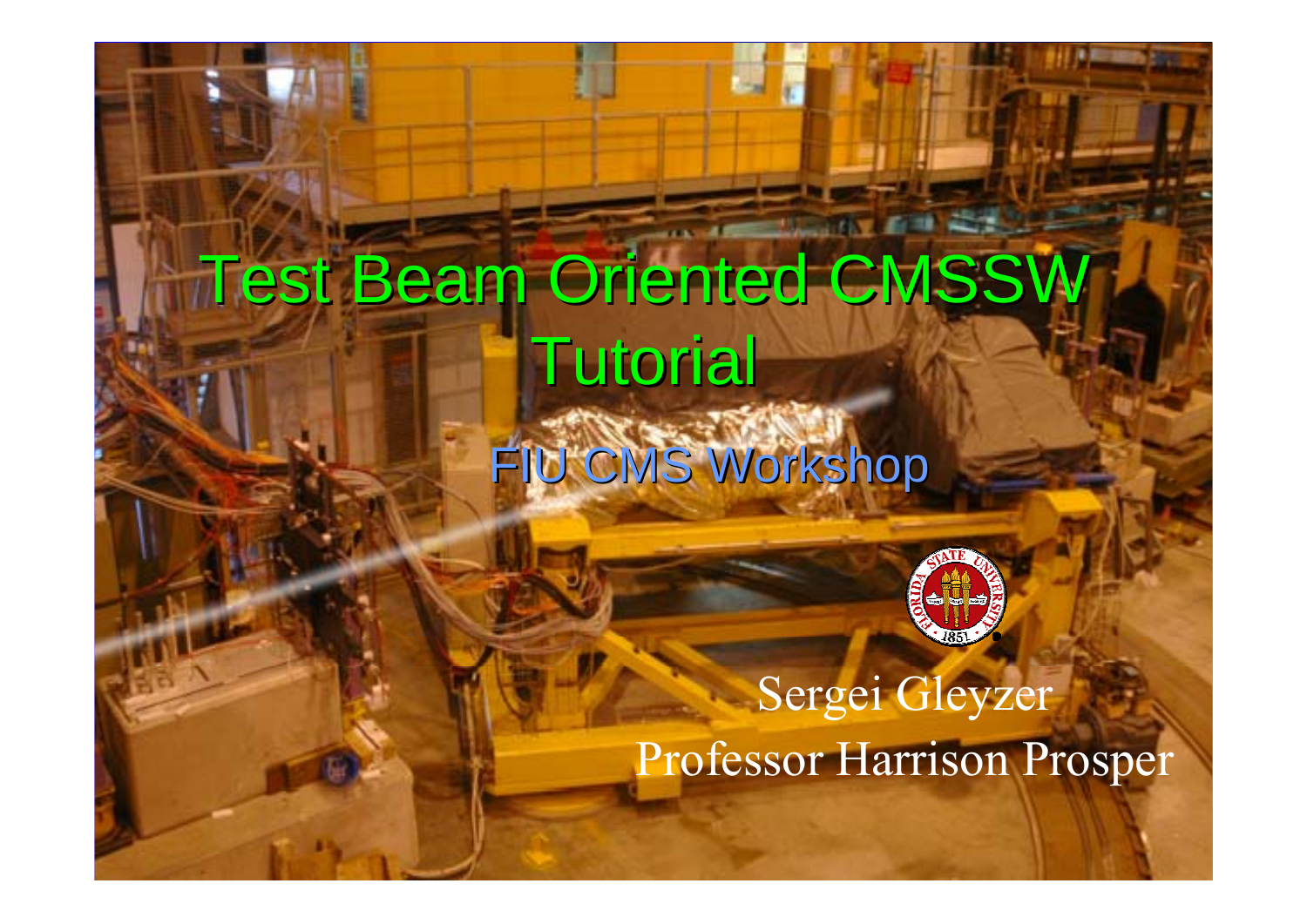#### **Today's Tutorial**

- Real combined Test Beam data taken this summer
- You can learn how to:
	- unpack and reconstruct data from the testbeam
	- modify and write your own analysis code
	- solve a variety of tasks within the Framework
- Mainly ECAL oriented
	- Combined ECAL + HCAL tasks included for those interested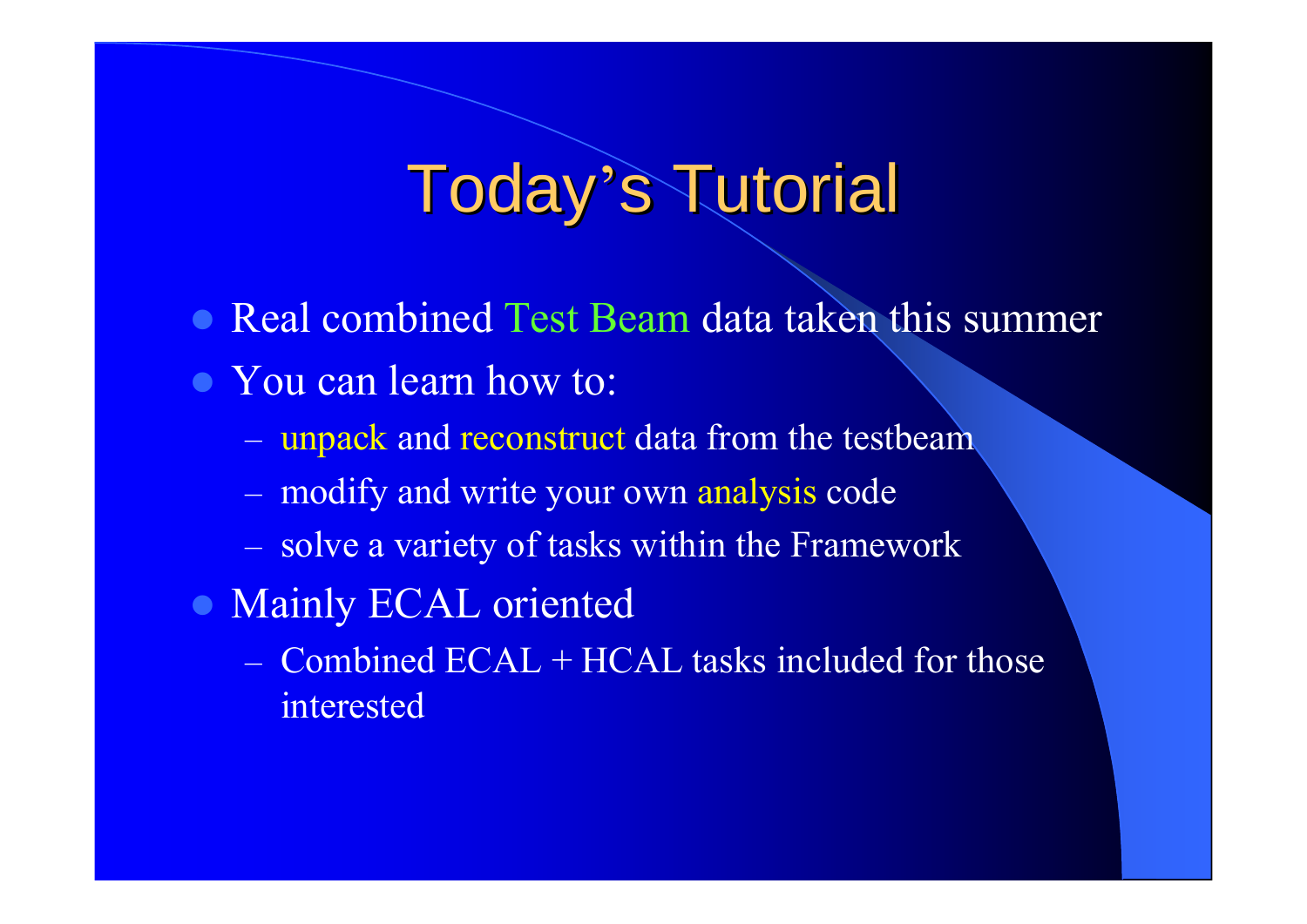#### **Setup Environment**

- $\bullet$ Data location: FSU GRID grid.hep.fsu.edu
	- login: cms(your#) pwd: physics
- Tutorial Setup:
	- mkdir yourSpace
	- cd yourSpace/
	- scramv1 project CMSSW CMSSW\_0\_8\_1
	- cd CMSSW\_0\_8\_1/
	- cp /home/sergei/h2/Tutorial.tar .
	- tar zxvf Tutorial.tar
	- cd src/
	- scramv1 b
	- cd Tutorial/Tb06Analysis/src
	- eval `scramv1 runtime –sh`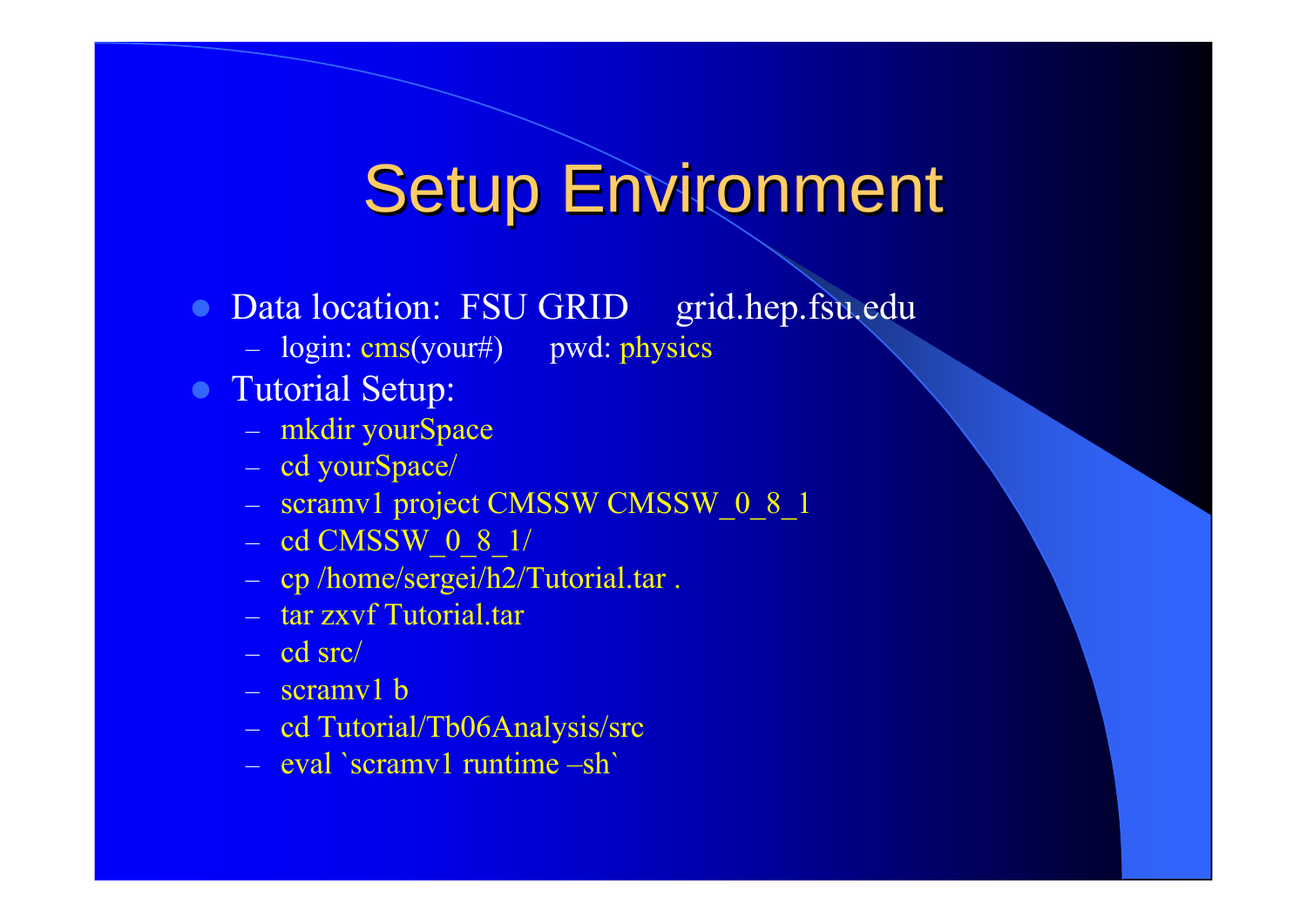In your tutorial directory: Tutorial/Tb06Analysis/src

• run\_tb06\_ECAL.cfg run\_tb06\_combined.cfg Configuration Files

• Tb06Analyzer.cc • Tb06Analysis.cc

Analyzer Framework "Actual Analysis" code

•  $h2.0003...0$  root

link to a raw data file.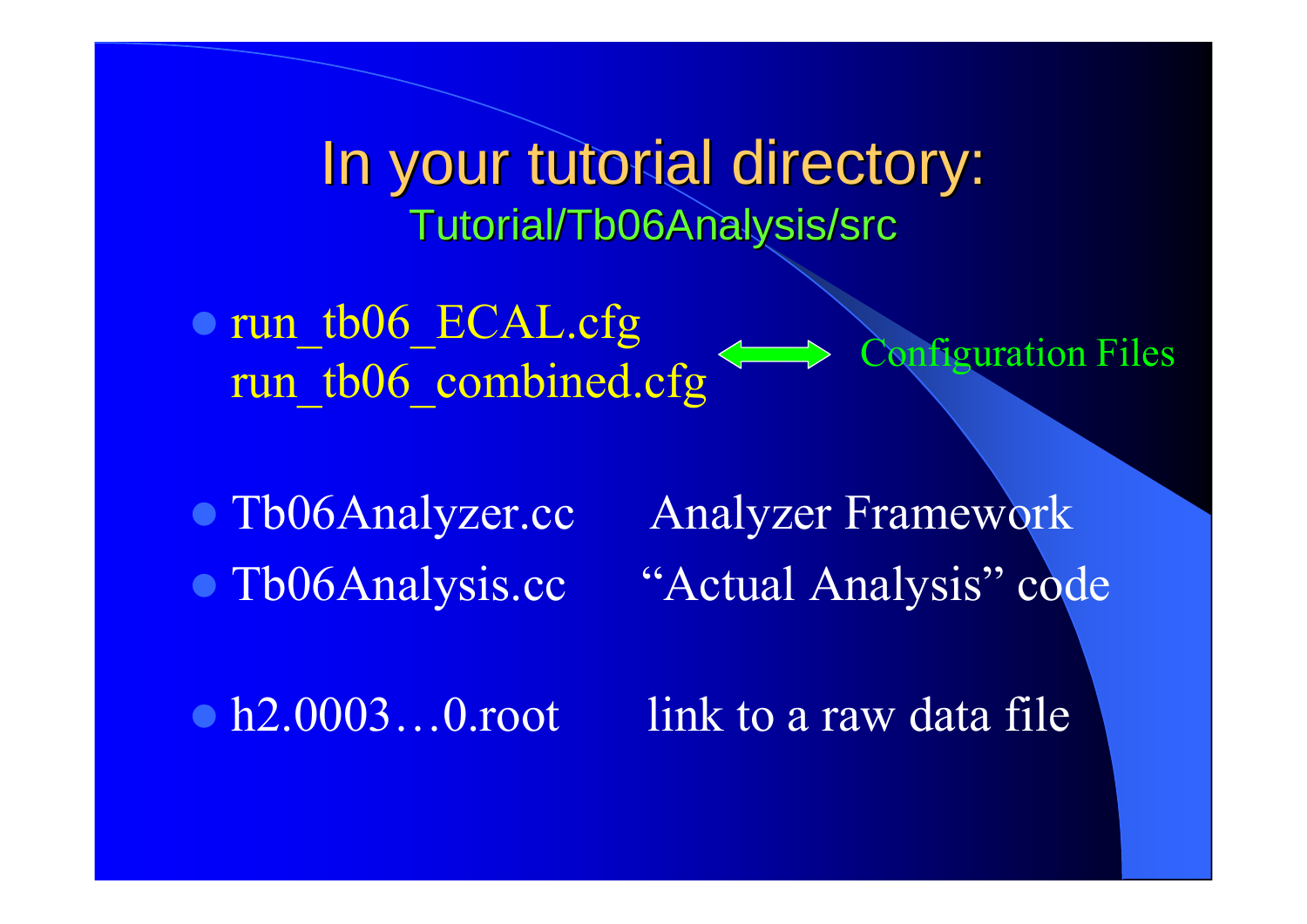### run\_tb06\_ECAL.cfg

- Standard Framework modules and sources
	- unpacker all unpacks the data
	- filter
- filters the data
- PoolSource input source
- ECAL/HCAL modules
	- rechitmakers produce rechits
		- $\bullet$  ER Ecal Barrel
		- HBHE HCAL Barrel/Endcap
		- $\bullet$  HO **HCAL Outer**
- CMS Geometry
- Custom Analyzer change as you see fit!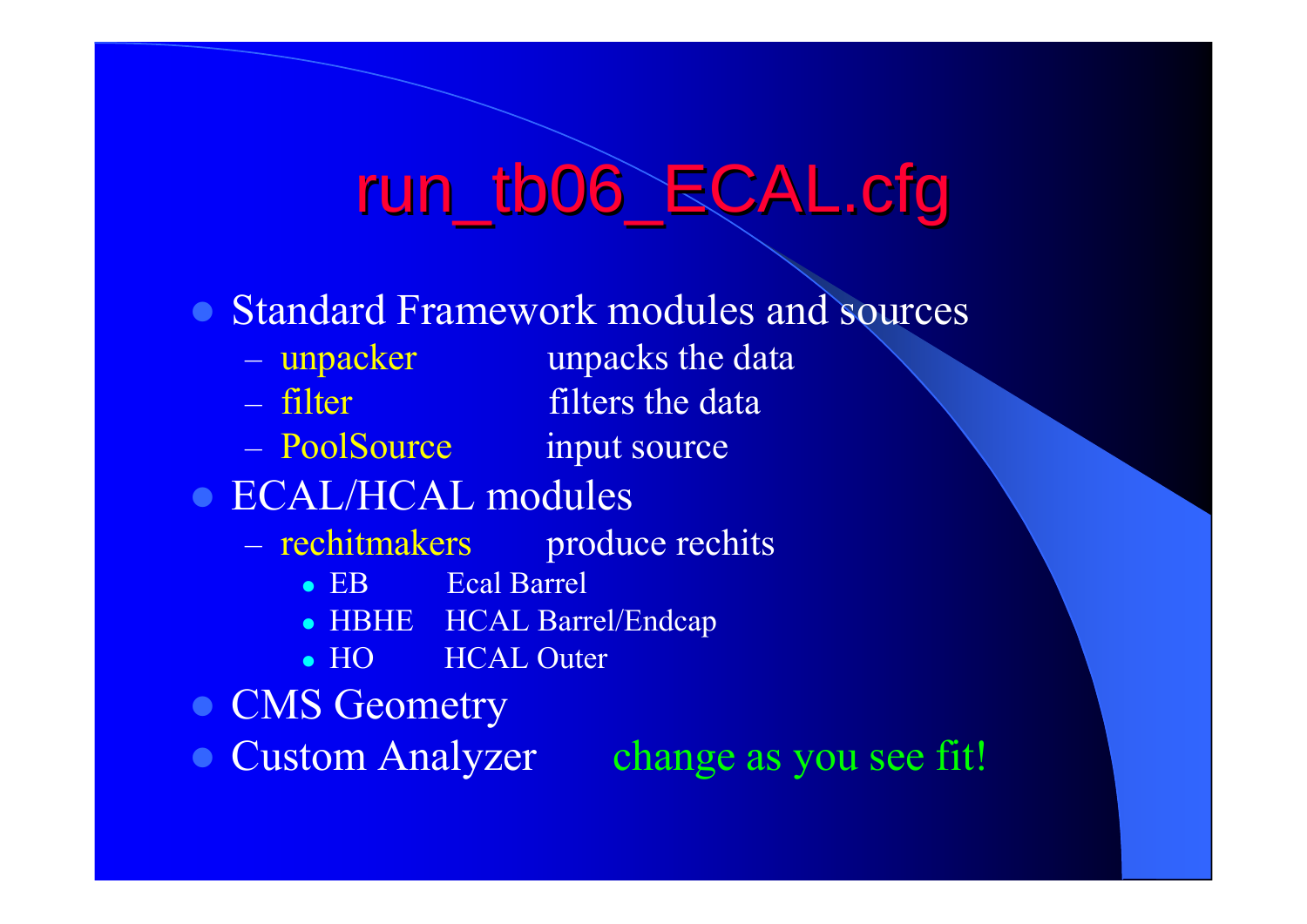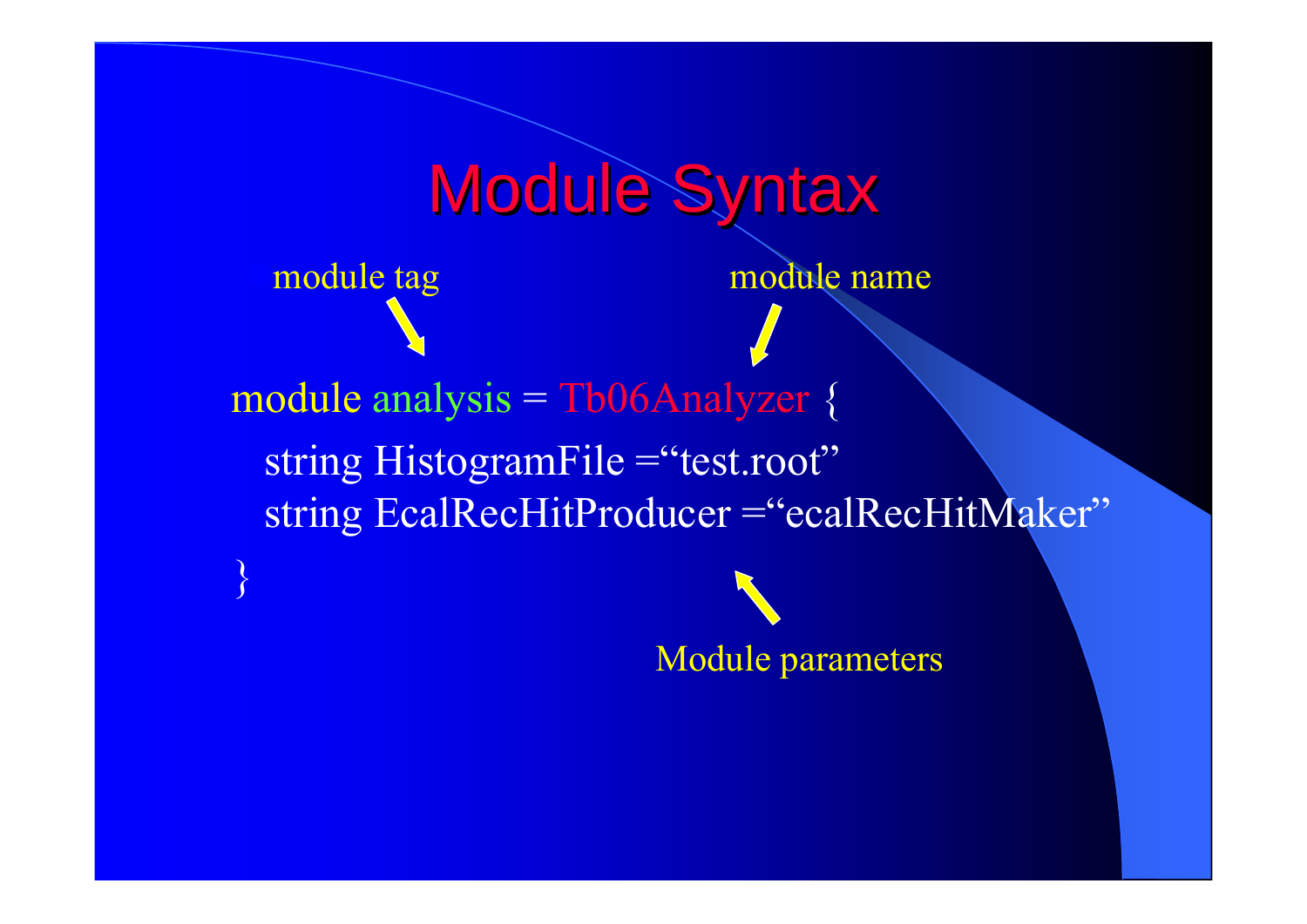### Tb06Analyzer.cc

- **Knows nothing about actual analysis**
- Acts as "Broker" between event, configuration file and analysis object
- Required methods:
	- Analyze()
	- endJob()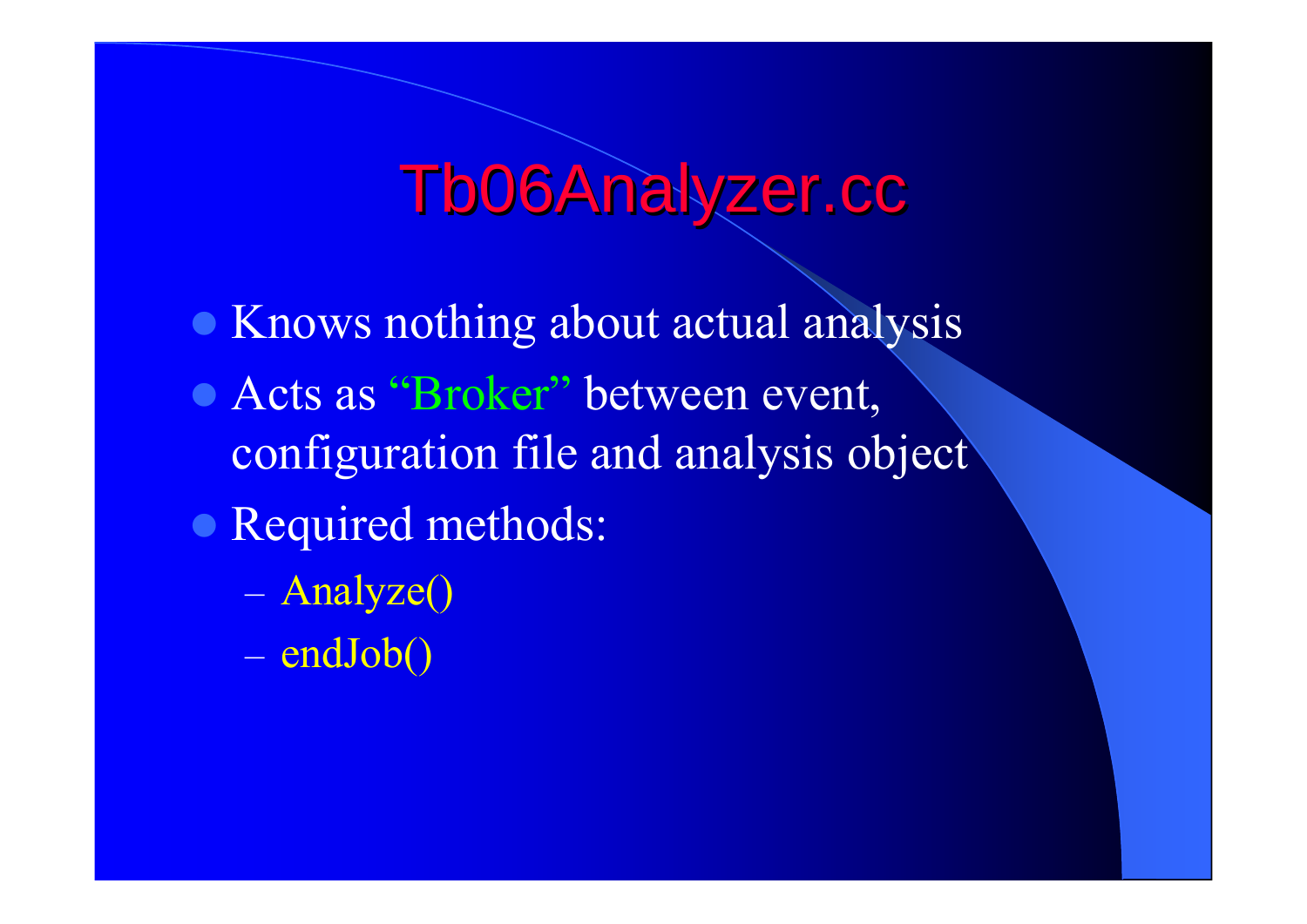## Tb06Analysis.cc

• Actual analysis code  $\bullet$  Here you can: Analyze rechits Loop over rechit collections • Access individual cell's Energy, detector ID, η, φ

 $\bullet$ 

…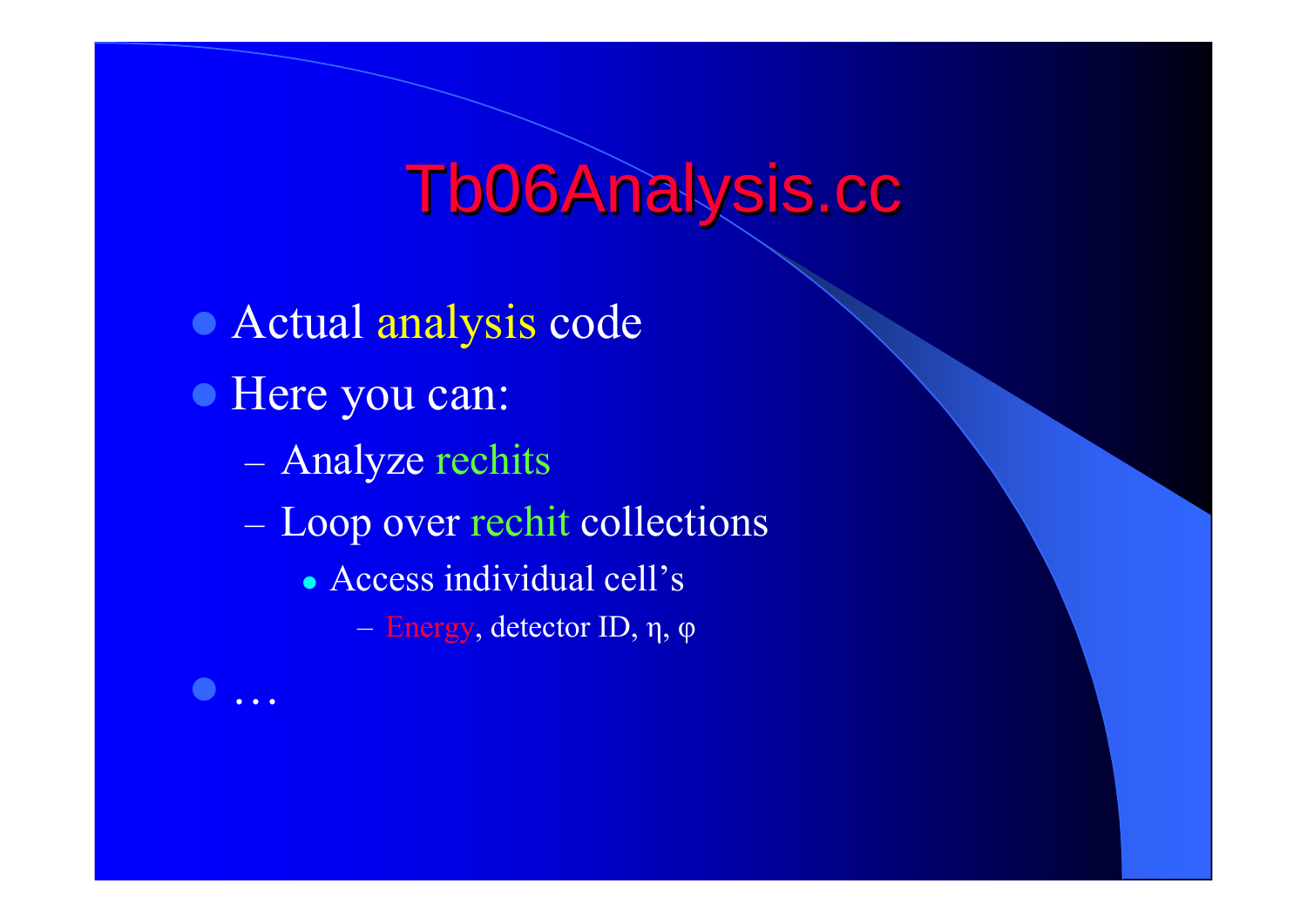





#### Typical ECAL Barrel Super Module 1700 Crystals



η

Test Beam Coordinates:  $\bigcirc$  0 <  $\eta$  < 85  $\bigcirc$  0 <  $\varphi$  < 20

φ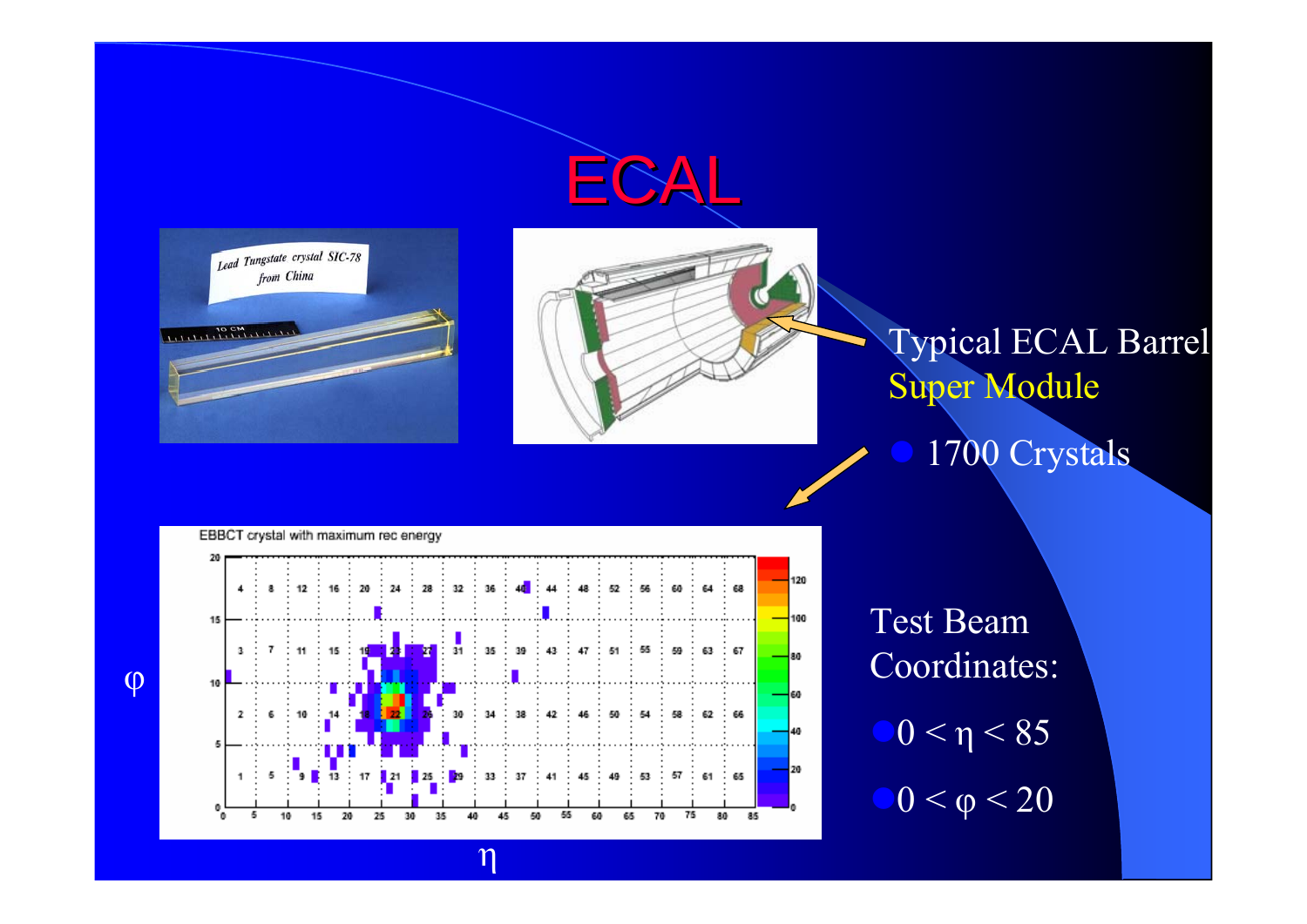#### **Tutorial Tasks**

- Setup your working area
- Make the configuration file work
	- Hint: framework needs a path that shows the order of modules to be executed
	- To run: cmsRun run\_tb06\_ECAL.cfg
- z Analysis Tasks (ECAL):
	- Plot the energy of individual crystals for all the events
		- See if there is a natural place to put a noise threshold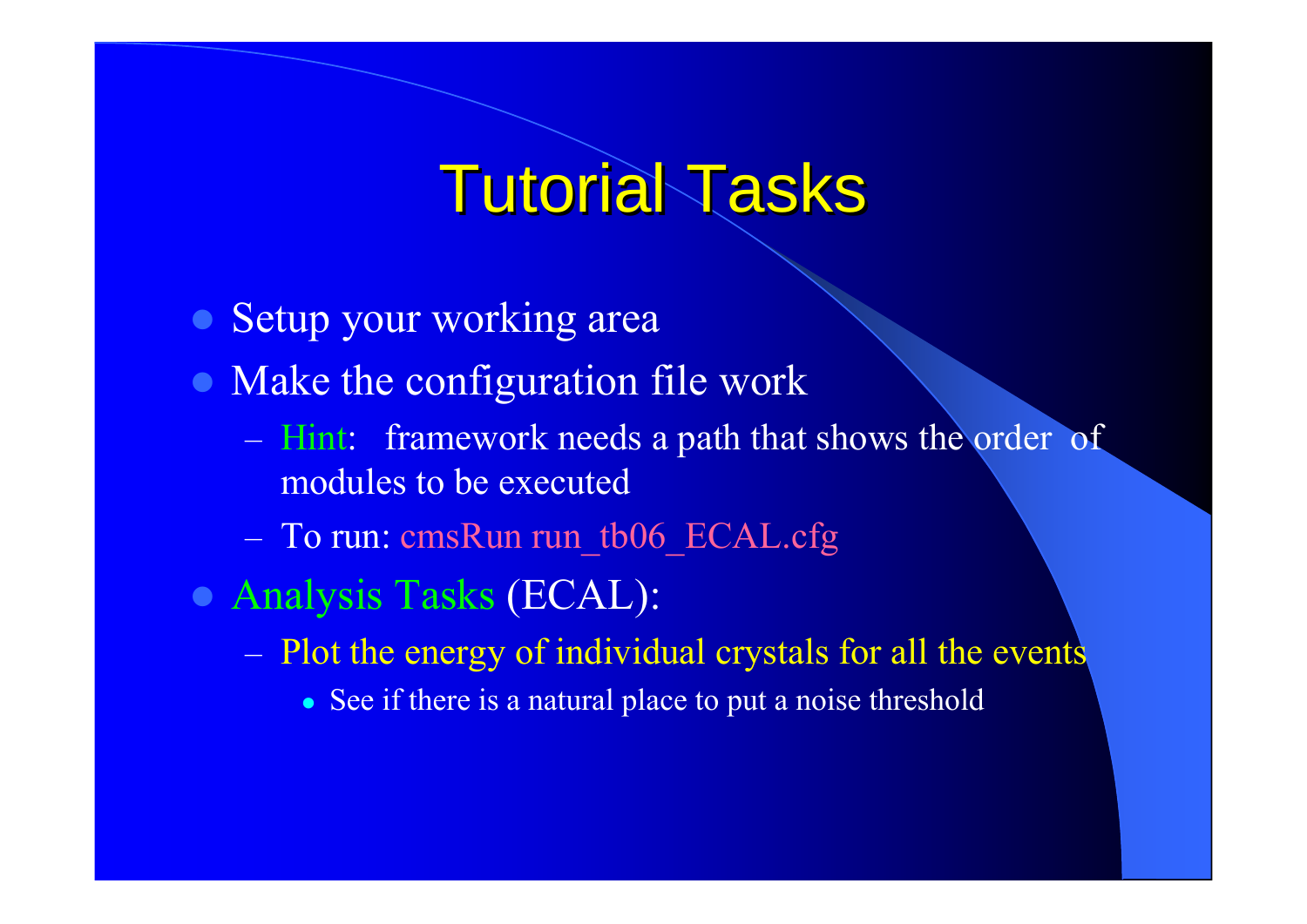### Tutorial Tasks (continued) Tutorial Tasks (continued)

- Plot the total energy in ECAL
- Make a 2D plot of the total energy in ECAL in η-φ space
- Beam profile (ECAL)
	- Analyze beam profile using ECAL
		- From beam profile estimate extent of electron shower
	- Hint: First find the nominal beam position per event. Then make a plot of  $\Delta r = \sqrt{\Delta \varphi^2 + \Delta \eta^2}$  for all the ECAL rechits. Crystal width is 2.2 cm.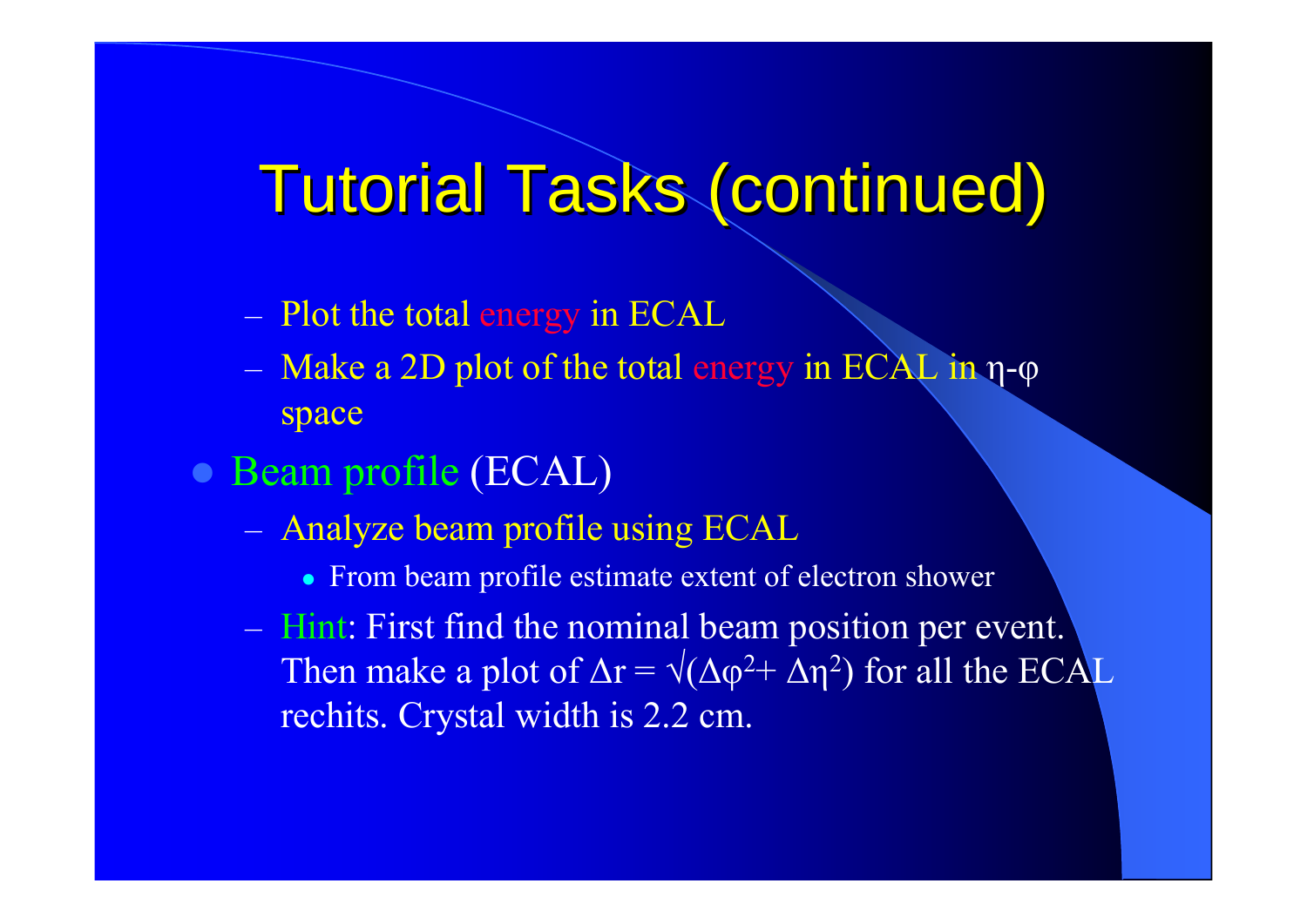### Tutorial Tasks (continued) Tutorial Tasks (continued)

- Plot the total energy in HCAL
- Make a 2D plot of the total energy in HCAL in η-φ space
- Beam profile (HCAL)
	- Analyze beam profile using HCAL
		- From beam profile estimate extent of electron shower
	- Hint: First find the nominal beam position per event. Then make a plot of  $\Delta r = \sqrt{(\Delta \varphi^2 + \Delta \eta^2)}$  for all the HCAL rechits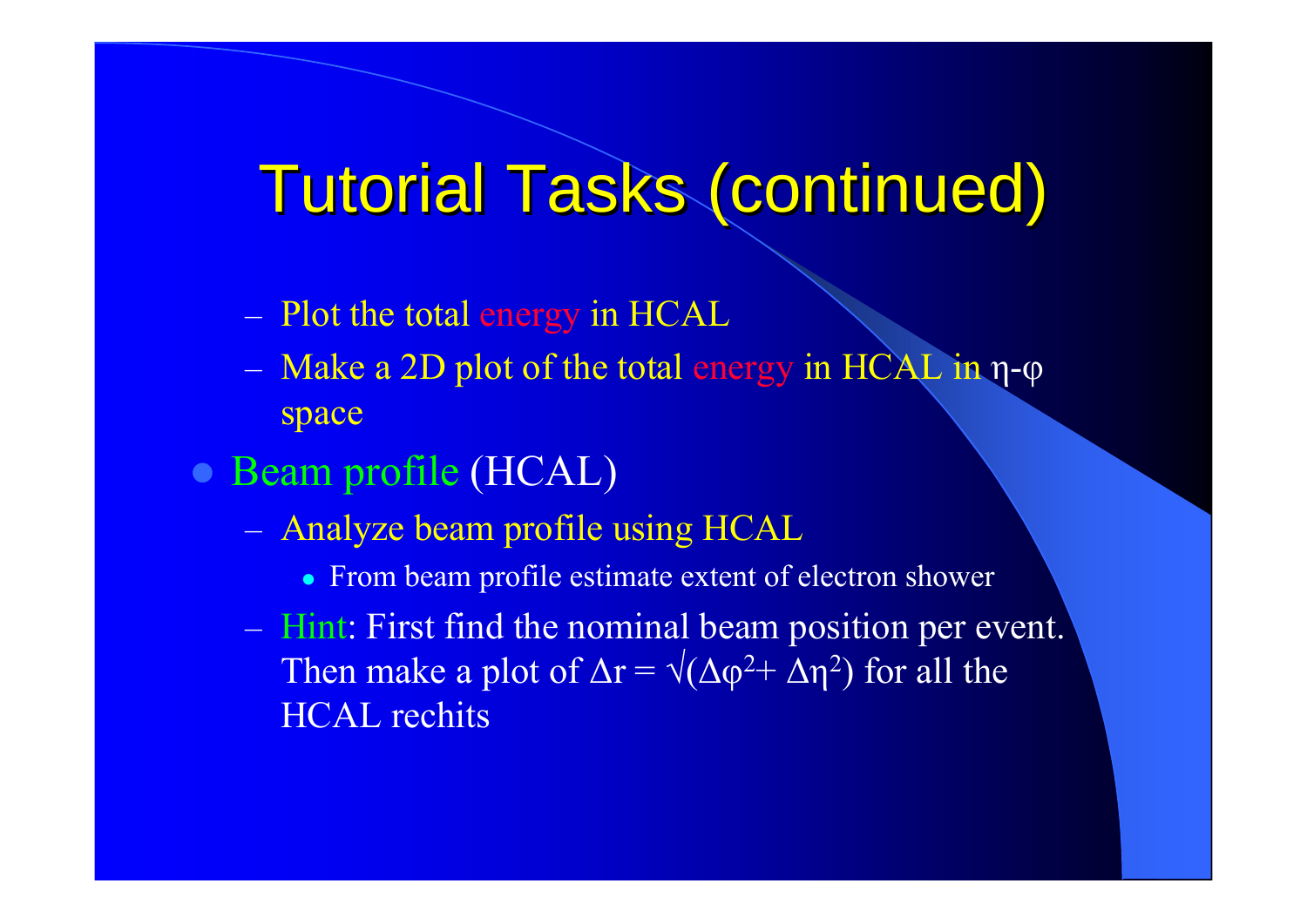### **Tutorial Tasks (continued)**

• Combined Tasks (HCAL+ECAL)

Plot the total energy (HCAL+ECAL)

 Make a 2D "banana" plot of HCAL versus ECAL energy in the η - φ space

• Can you identify hits due to muons, electrons... ?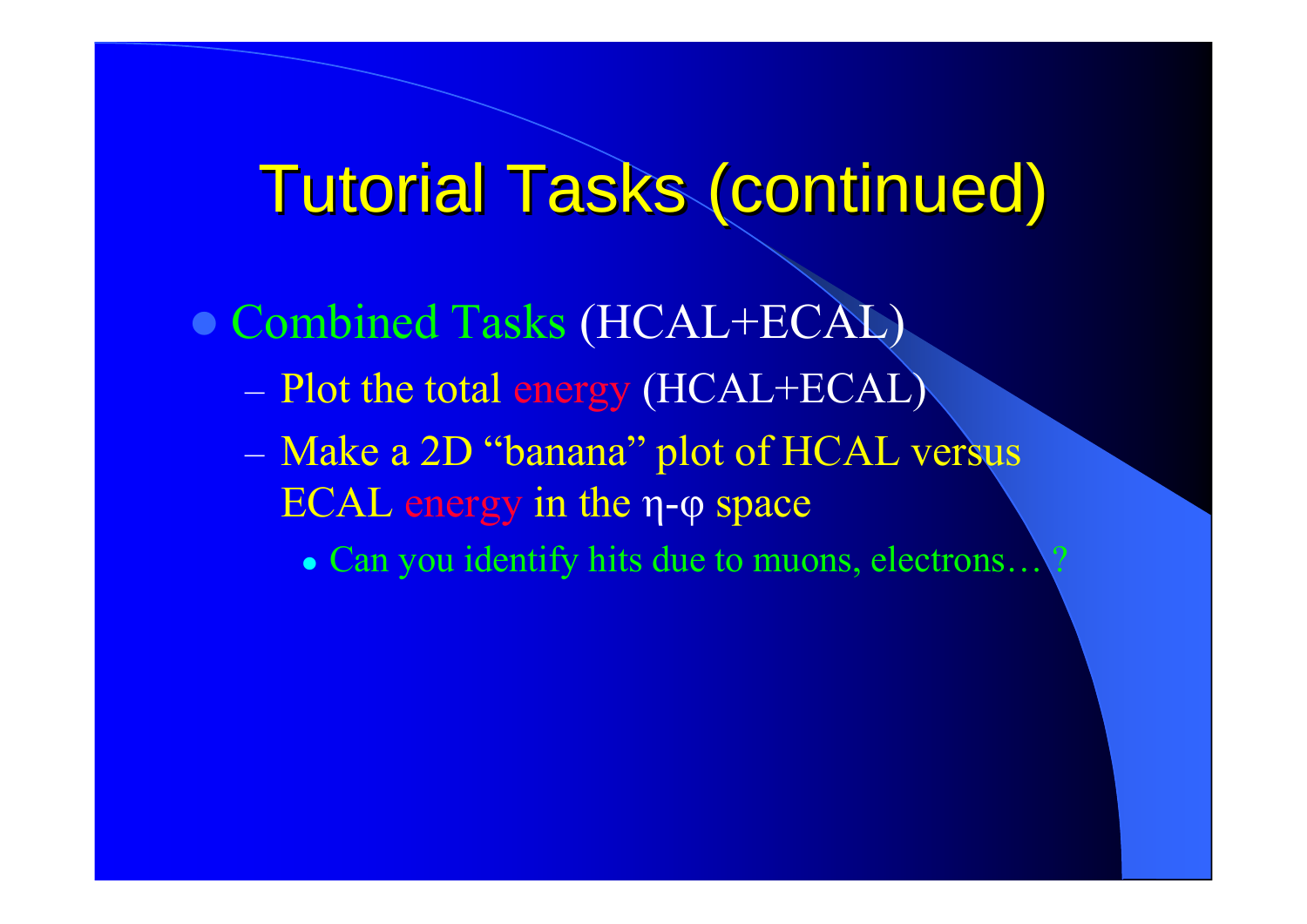#### **Tutorial Hints and Solutions**

z /home/sergei/h2/Hints\_and\_solutions